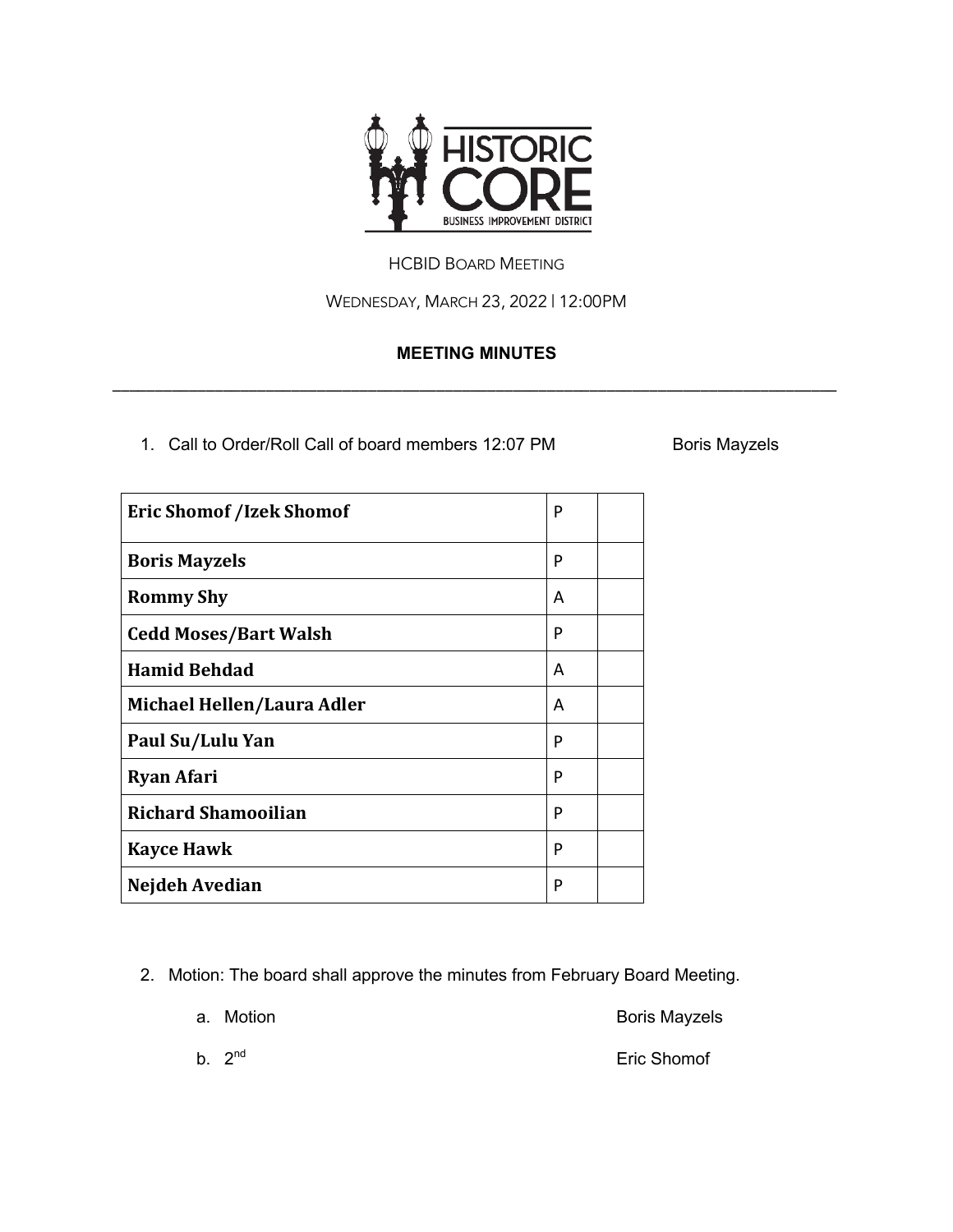| <b>Eric Shomof /Izek Shomof</b> | Υ   |  |
|---------------------------------|-----|--|
| <b>Boris Mayzels</b>            | Υ   |  |
| <b>Rommy Shy</b>                | N/A |  |
| <b>Hamid Behdad</b>             | N/A |  |
| Michael Hellen/Laura Adler      | N/A |  |
| Paul Su/Lulu Yan                | Υ   |  |
| <b>Ryan Afari</b>               | Υ   |  |
| <b>Cedd Moses</b>               | Υ   |  |
| <b>Richard Shamooilian</b><br>Υ |     |  |
| <b>Kayce Hawk</b>               | Υ   |  |
| Nejdeh Avedian                  | Υ   |  |

- a. Yes= 8, Abstain= 0
- 3. Public Comment

a. None.

- 4. Speakers
	- a. City, State County Offices or Elected officials or representatives
		- i. None.
	- b. Announcements by Historic Core Business Owners or Representatives
		- i. None.
- 5. Motion: The board shall approve an assessment increase in the final year of the current BID cycle (2023) by 5%
	- a. Motion Eric Shomof
	- b.  $2<sup>nd</sup>$  Kayce Hawk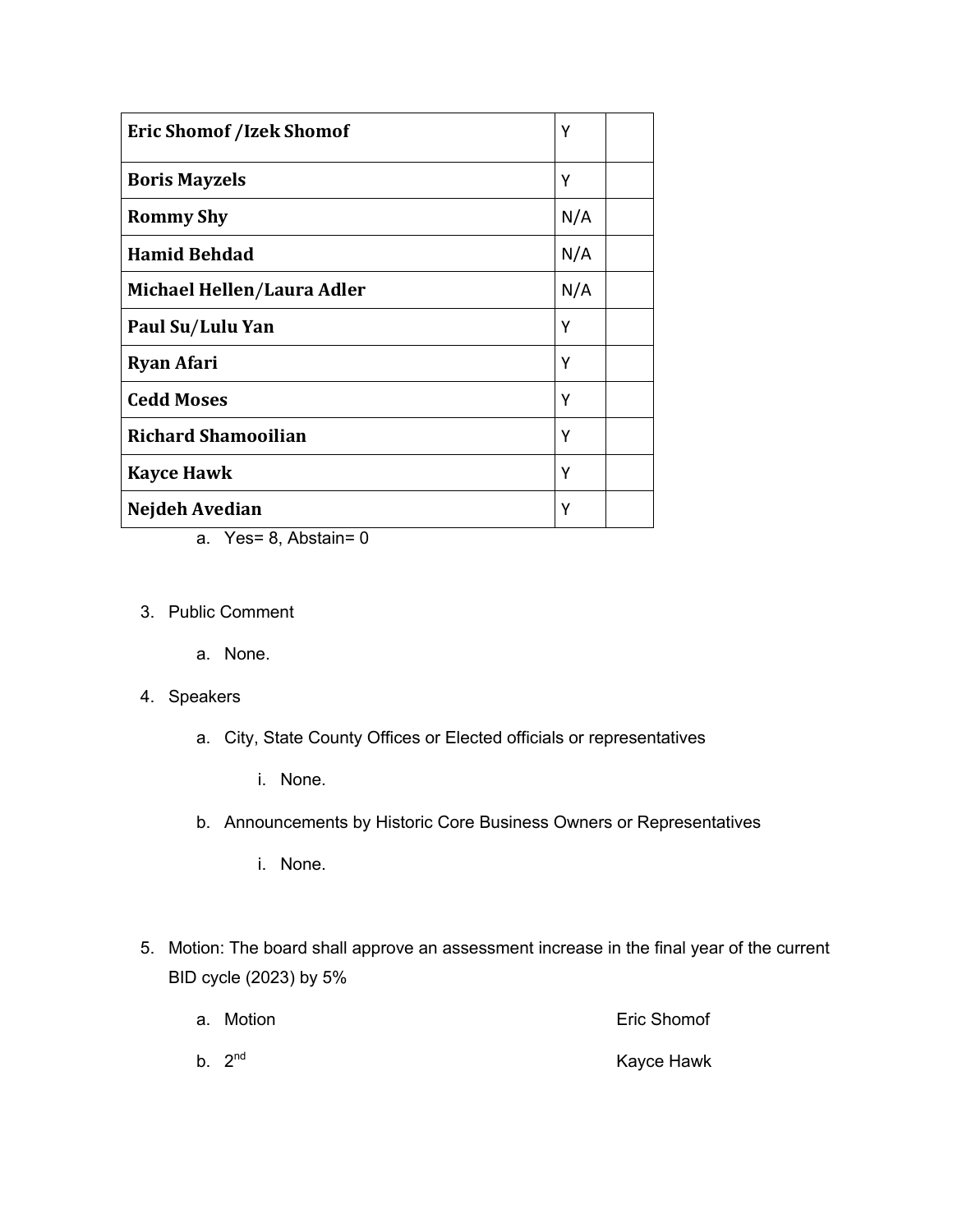| <b>Eric Shomof /Izek Shomof</b> |     |  |
|---------------------------------|-----|--|
| <b>Boris Mayzels</b>            | Υ   |  |
| <b>Rommy Shy</b>                | N/A |  |
| <b>Hamid Behdad</b>             | N/A |  |
| Michael Hellen/Laura Adler      | N/A |  |
| Paul Su/Lulu Yan                | Υ   |  |
| <b>Ryan Afari</b>               | Υ   |  |
| <b>Cedd Moses</b>               | Υ   |  |
| <b>Richard Shamooilian</b><br>Υ |     |  |
| <b>Kayce Hawk</b>               | Υ   |  |
| Nejdeh Avedian                  | Υ   |  |

1. Yes= 8, Abstain= 0

6. Motion: The Board shall approve a base assessment for the BID's first renewal year (2024) in an amount 10% above 2023.

a. Motion **Boris Mayzels** 

b. 2<sup>nd</sup> Richard Shamooilian

| <b>Eric Shomof /Izek Shomof</b> | Υ   |  |  |
|---------------------------------|-----|--|--|
| <b>Boris Mayzels</b>            | Υ   |  |  |
| <b>Rommy Shy</b>                | N/A |  |  |
| <b>Hamid Behdad</b>             | N/A |  |  |
| Michael Hellen/Laura Adler      | N/A |  |  |
| Paul Su/Lulu Yan                | Υ   |  |  |
| <b>Ryan Afari</b>               | Υ   |  |  |
| <b>Cedd Moses</b><br>Υ          |     |  |  |
| <b>Richard Shamooilian</b><br>Υ |     |  |  |
| <b>Kayce Hawk</b>               | Υ   |  |  |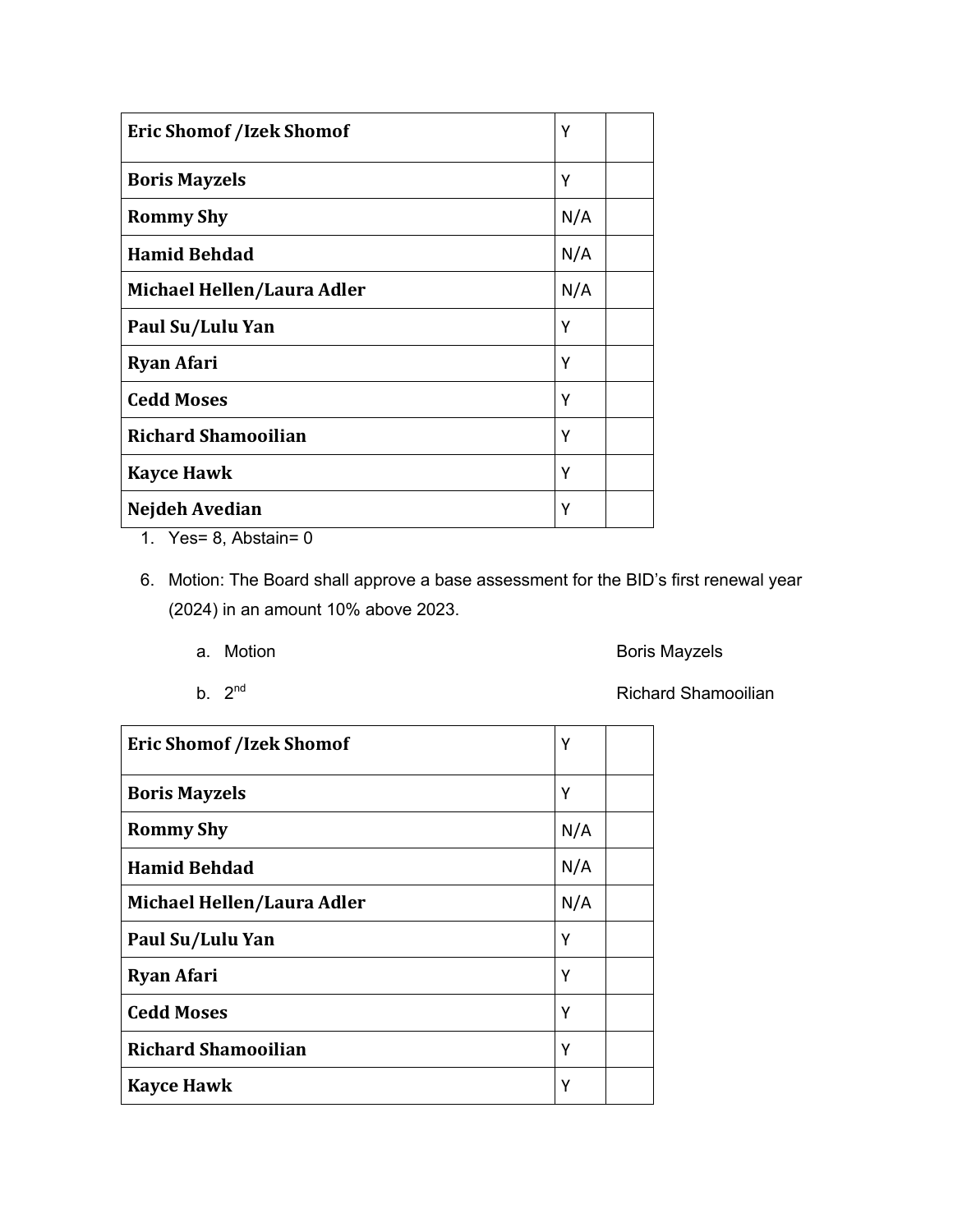| Nejdeh Avedian |                             |  |
|----------------|-----------------------------|--|
|                | 1. Yes = $8$ , Abstain= $0$ |  |

7. Motion: The Board shall vote to refer Ronin Ventures consulting agreement back to Steering Committee for further discussion and evaluation of terms

a. Motion: San Antion: San Antiocomputer and the Boris Mayzels

b.  $2^{nd}$  Kayce Hawk

| <b>Eric Shomof /Izek Shomof</b>                         | Υ   |
|---------------------------------------------------------|-----|
| <b>Boris Mayzels</b>                                    | Υ   |
| <b>Rommy Shy</b>                                        | N/A |
| <b>Hamid Behdad</b>                                     | N/A |
| Michael Hellen/Laura Adler                              | N/A |
| Paul Su/Lulu Yan                                        | Υ   |
| <b>Ryan Afari</b>                                       | Υ   |
| <b>Cedd Moses</b>                                       | Υ   |
| <b>Richard Shamooilian</b>                              | Υ   |
| <b>Kayce Hawk</b><br>Υ                                  |     |
| Nejdeh Avedian<br>$\sim$ $\sim$ $\sim$<br>$\sim$ $\sim$ | Υ   |

1. Yes=8, Abstain=0

8. Motion: The board shall approve an RFP process for district safety services

a. Motion: The Contract of the Richard Shamooilian

b. 2<sup>nd</sup> Ryan Afari

| <b>Eric Shomof /Izek Shomof</b> |     |  |
|---------------------------------|-----|--|
| <b>Boris Mayzels</b>            |     |  |
| <b>Rommy Shy</b>                | N/A |  |
| <b>Hamid Behdad</b>             | N/A |  |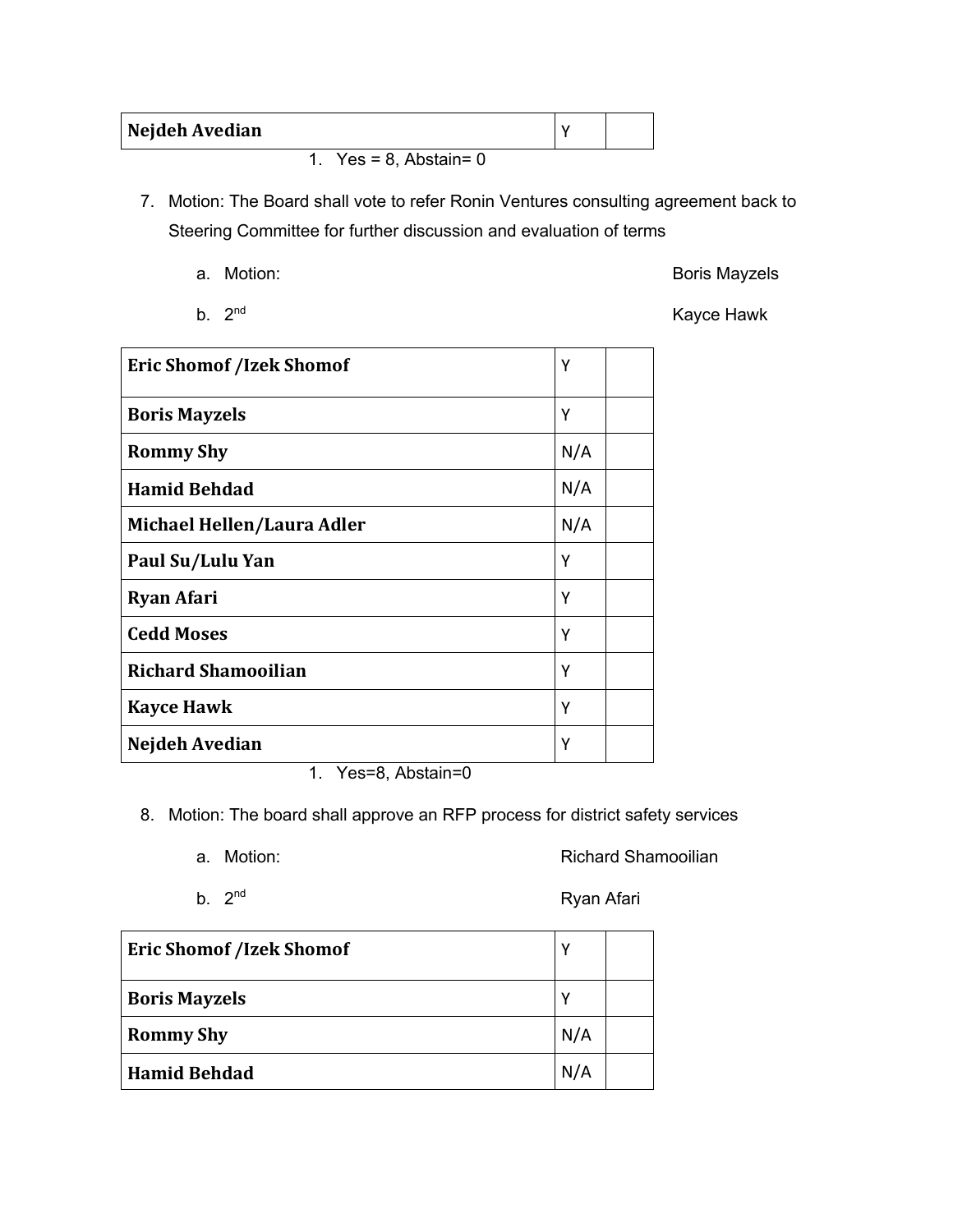| Michael Hellen/Laura Adler | N/A |
|----------------------------|-----|
| Paul Su/Lulu Yan           | Υ   |
| <b>Ryan Afari</b>          | γ   |
| <b>Cedd Moses</b>          | Υ   |
| <b>Richard Shamooilian</b> | Υ   |
| <b>Kayce Hawk</b>          | γ   |
| Nejdeh Avedian             | Υ   |
| 1. Yes=8, Abstain=0        |     |

9. Motion: The board shall approve an RFP process for district clean services

|  | a. Motion: | <b>Richard Shamooilian</b> |
|--|------------|----------------------------|
|--|------------|----------------------------|

b.  $2<sup>nd</sup>$  Kayce Hawk

| <b>Eric Shomof /Izek Shomof</b> |     |  |
|---------------------------------|-----|--|
| <b>Boris Mayzels</b>            | Υ   |  |
| <b>Rommy Shy</b>                | N/A |  |
| <b>Hamid Behdad</b>             | N/A |  |
| Michael Hellen/Laura Adler      | N/A |  |
| Paul Su/Lulu Yan                | Υ   |  |
| <b>Ryan Afari</b>               | Υ   |  |
| <b>Cedd Moses</b>               | Υ   |  |
| <b>Richard Shamooilian</b>      | Υ   |  |
| <b>Kayce Hawk</b>               | Υ   |  |
| Nejdeh Avedian                  | Υ   |  |

1. Yes=8, Abstain=0

11. Director & Marketing Updates **Blair Besten & Jenna Beasley** 

10. Clean & Safe Updates **Ruben Borrero & Jose Pacheco** 

12. Additional Board Members Comments on non-agenda items.